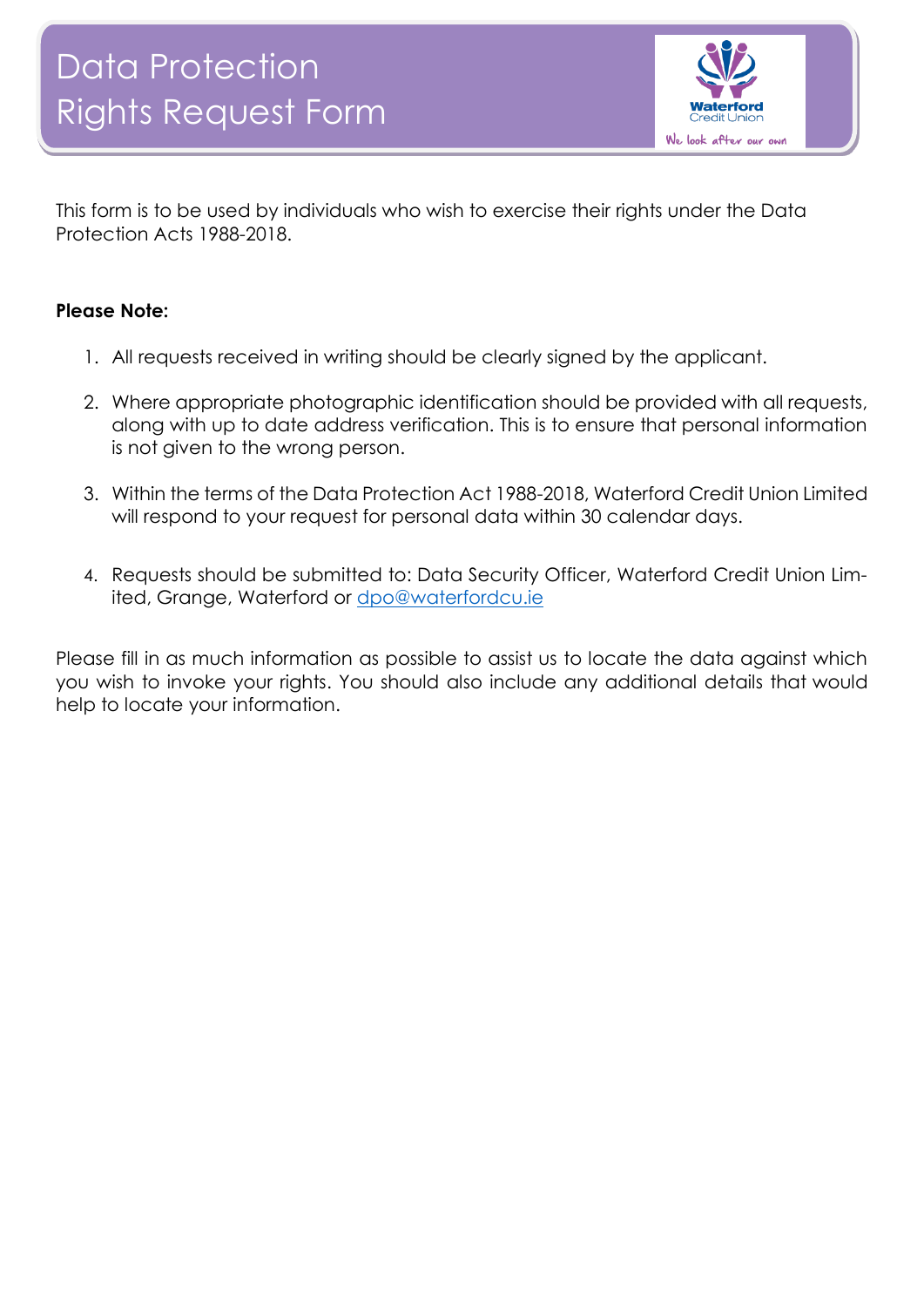# Data Protection Rights Request Form



#### Membership Number \_\_\_\_\_\_\_\_\_\_\_\_\_\_\_\_\_\_\_\_\_\_\_\_\_\_\_\_\_\_\_\_\_\_\_

**ls**

| <b>Section 1: Personal Details</b>        |  |
|-------------------------------------------|--|
|                                           |  |
|                                           |  |
|                                           |  |
| Date of Birth / /                         |  |
| Mobile Number ___________________________ |  |
|                                           |  |

## **Section 2: Which Right are you exercising?**

| Right                                                                                             | Please tick ( $\sqrt{ }$ ) as<br>appropriate |
|---------------------------------------------------------------------------------------------------|----------------------------------------------|
| Information i.e. copy of WCU Privacy Notice                                                       |                                              |
| Subject Access Request (Access to your personal data)                                             |                                              |
| Rectify personal data                                                                             |                                              |
| Erase personal data                                                                               |                                              |
| Restrict data processing                                                                          |                                              |
| Object to data processing                                                                         |                                              |
| Receive a copy of your personal data or transfer your personal data to<br>another data controller |                                              |
| To intervene in automated decisions about you including profiling                                 |                                              |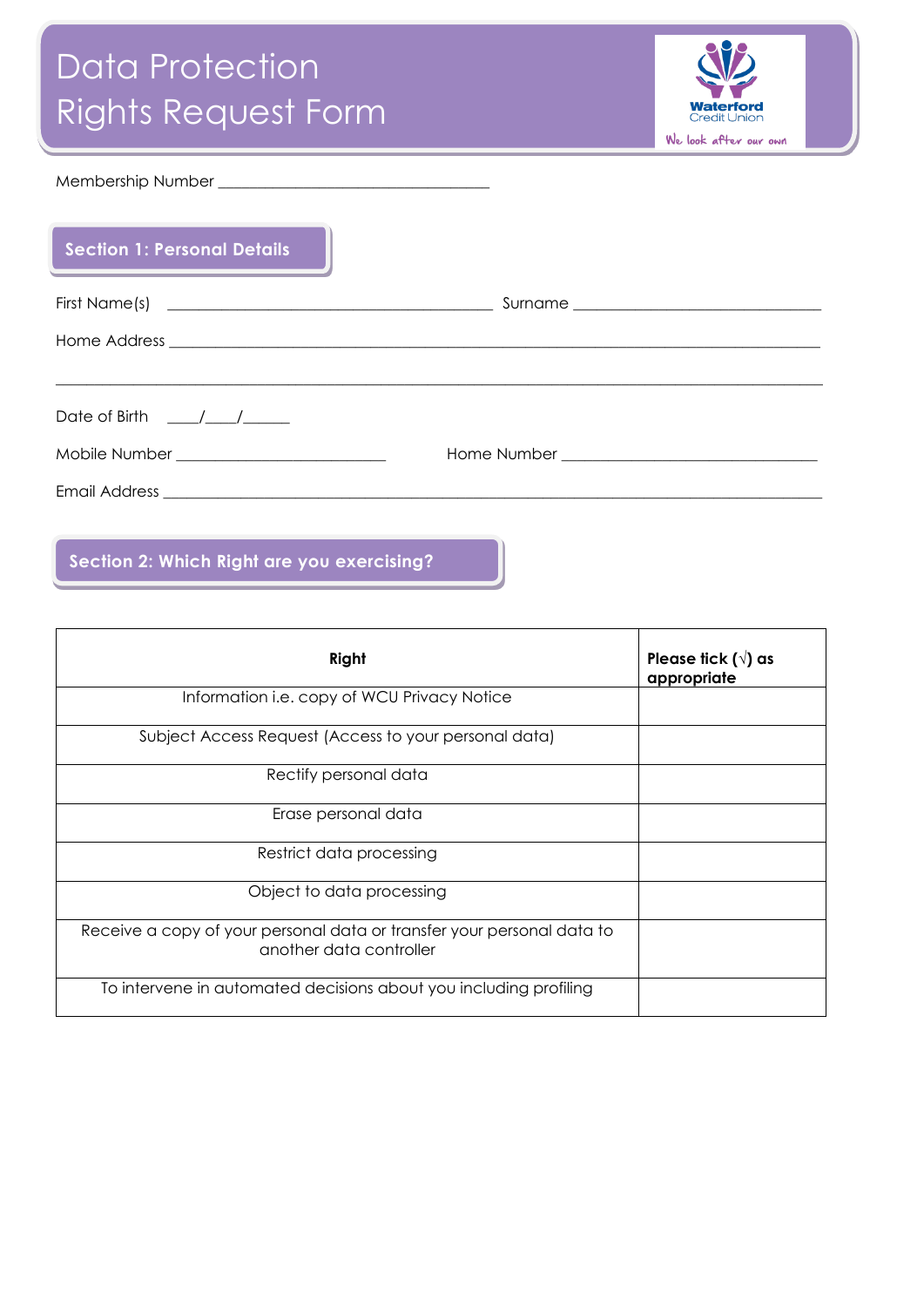# Data Protection Rights Request Form



### **Section 3: Additional Information**

**ls**

Please use the space below to provide further details that may help us to deal with your request. For subject access requests please provide as much detail as possible to help us locate the information sought by you i.e. specific documents or information you are seeking, types of documents, any relevant time periods my help us to locate your information.

If you are making a subject access request and would like to receive a copy of the personal data you are requesting access to, please indicate below whether you would like a hard copy or an electronic copy (email):

| Hard Copy |  |
|-----------|--|
|           |  |

Electronic Copy ( ) Email Address \_